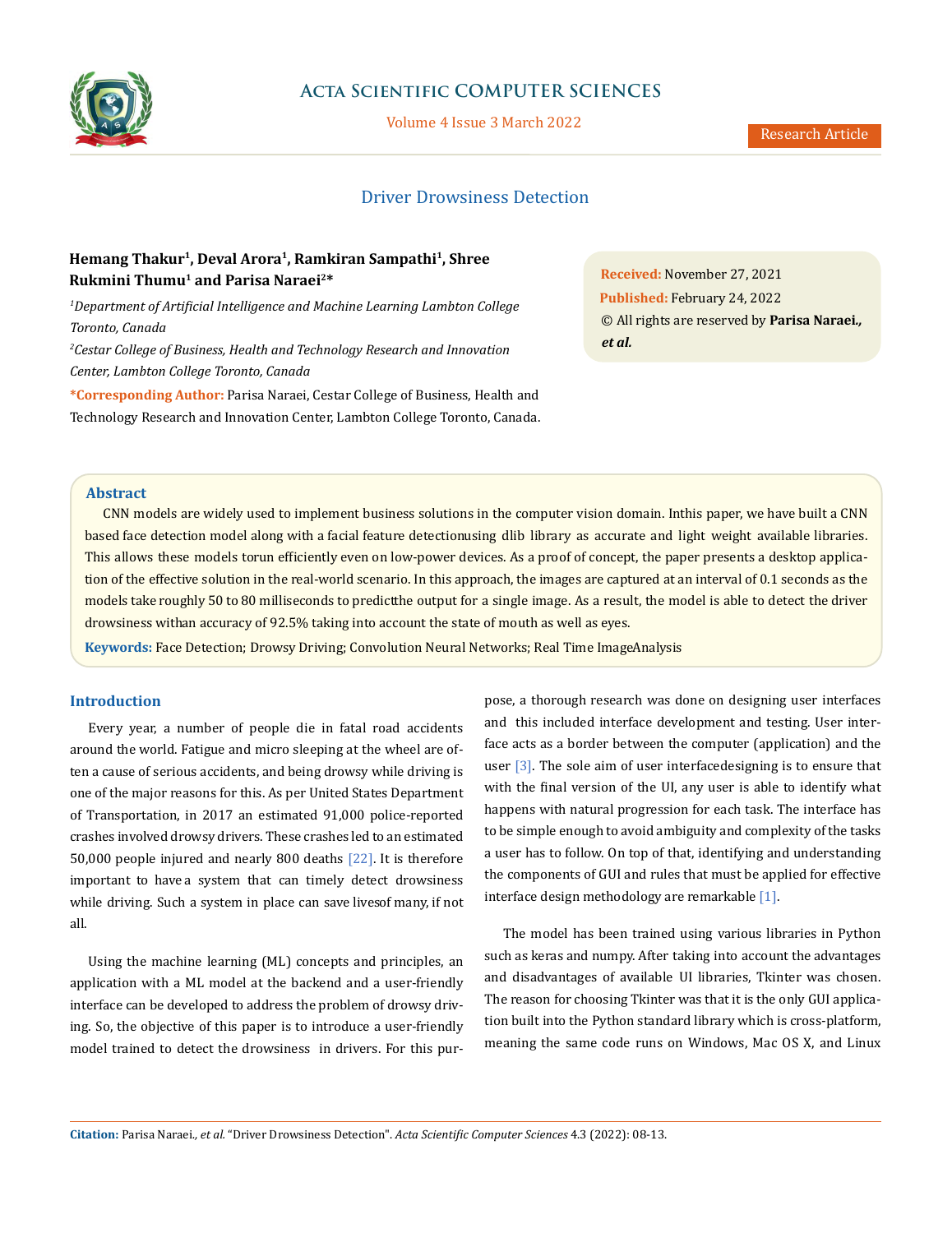[2,3]. Also, it is open source and has good documentation available [4]. Another benefit of using Tkinter is that it can be easily integrated with OpenCV, a python library that is used to capture images.

While there are many python libraries that can capture images, for this project real-time image processing is important, and for that it is essential that images are captured in real-time and as efficiently as possible. OpenCV is one such python library that provides algorithmic efficiency mainly to process real-time programs. Moreover, it has been designed in a way that allows it to take advantage of hardware acceleration and multi-core systems to deploy [5].

Machine learning model at the backend is the backbone for the application. Internally, the model is divided into two sub-models: CNN and shape predictor. CNN is used to detect the facesin the image and define the facial boundary in the form of coordinates which is referred to as the bounding box. Shape predictor is to identify and track the movements of facial features like mouth and eyes in real time  $[9]$ . For detecting these features  $[6]$ , The dlib library is used for face detection and can train custom shape predictors as well as provide pretrained models. Facial features play a vital role in determining whether the person is drowsy or not  $[8]$ .

Mouth Aspect Ratio (MAR) and Eye Aspect Ratio (EAR) [7] are the mathematical formulas used to detect the drowsiness or fatigue of a person by setting the threshold values. The eye area's aspect ratio is referred to as EAR, and it is widely used to measure the temporal accuracy and speed of left and right eye blinks to detect fatigue [10]. MAR refers to the aspect ratio of the mouth region and is generally used to calculate the distance between the upper and lower lips, which can effectively be used for yawn detection [7]. Once the threshold values of EAR and MAR exceed, the person is considered as sleepy. Based on the result of the model the UI will sound an alarm to make the driver conscious  $[10]$ .

In their work Masoumeh Tashakori, et al [13] enhanced the accuracy of the driver detection model by 82% and precision by 84%. The authors proposed using the temperature gradient as a sensitive indicator of drowsiness. It is a non-invasive and robust approach against changes in the ambient light. A similar approach was adopted by Mahmoodi, M., and Nahvi, A. (2019) [17] and Rahman N.A.A., Mustafa M., Sulaiman N., Samad R., Abdullah N.R.H. (2022) [21] collecting the data from surface electromyography and conducting k-nearest neighbor classifiers to predict drowsiness by

90% accuracy, 82% precision, 77% sensitivity, and 92% specificity. In another similar work by Houshmand, S., Kazemi, R., and Salmanzadeh, H. (2021)  $[18]$  electroencephalography (EEG) signals are used along with the Convolutional Neural Network (CNN). CNN model classifies EEG signals and automatically learns features of the early drowsy state, and achieve an accuracy of 94%.

A different category of work uses driver images and not on the data obtained from sensors attached to the driver's seat or elsewhere. Emashharawi M.J.S., Khalifa O.O., Abdul Malik N., Abdul Malek N.F. (2022) [19] and Bhatia U., Tshering, Kumar J., Choubey D.K. (2022) [20] in their respective work, used computer vision to detect driver drowsiness, In the paper, Athira Babu [14] considered head pose along with face detection to detect drowsiness, and this got an accuracy of 94.51%. Similar to this, Ajinkya Rajkar [15] in their paper used a deep learning model with an accuracy of 96% to detect the drowsiness of the driver. The paper focuses on the eye region and mouth region in order to get enhanced accuracy. In their work Mohit Dua [16] obtained the final result with an accuracy of 85% but this just gives us positive or negative answers using the softmax classifier.

## **Dataset**

For this project the dataset that we used consists of images which cover all angles of face and different regions of the world, and this helps in predicting in a better way. Our proposed project not only considers eye landmarks but also takes care of mouth landmarks which makes this project distinguishable. The approach taken ensures that the model is lightweight and this enables the system to run faster without lagging on less powerful devices as well.

For the training of the Machine Learning models for this project, we have used the ibug 300-W dataset [23]. The total size of the dataset is 1.72 GB and the total number of files in the dataset are 3,105. Out of this 2,433 were used for training the model and remaining 672 were used for testing purposes.

This dataset provides enough images to train the models as well as covering the facial features from various angles and perspectives which allows the models to detect facial features regardless of the angle the person is facing the driver seat. Besides, the images are of goodclarity and resolution.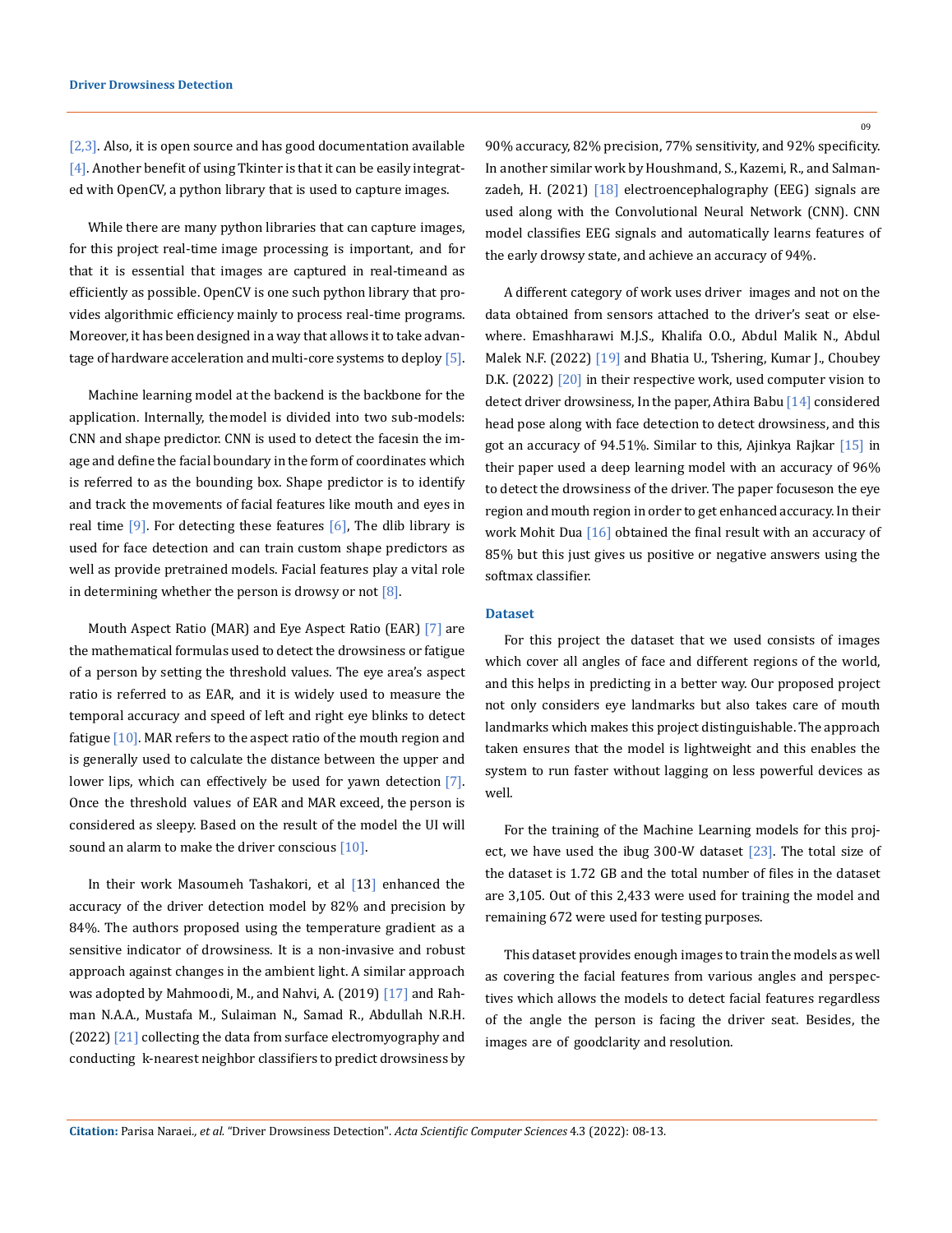#### **Proposed architecture**

In this section, the details of the proposed framework for the driver drowsiness detection system are discussed. The methods are subjected to testing on live video sequences recorded with a laptop webcam. Before deciding the driver's vigilance level, the proposed system goes through a few measures. The face is first extracted from video frames using the CNN model. The location of the eyes and mouth is then identified through a shape predictor using Dlib. Finally, we use Mouth Aspect Ratio (MAR) and Eye Aspect Ratio (EAR) for detecting fatigue and drowsiness.



**Figure 1:** Model Flowchart.

### **Modeling**

In this section, we describe the Machine Learning models used in the implementation of this project. We have used 2 separate models to develop this project, namely the face detection model and the facial feature detection model.

For the face detection model, we have used the pre-trained frontal face detector from the Dlib library. Contrary to the name, this model is able to detect the faces not just from the front but also from various other angles effectively. Besides, this model is also lightweight which enables the system to run faster without lagging on less powerful devices as well.

For the facial feature detection model, we have used the semi pre-trained model from the Dlib library's shape predictor function. To tune the hyperparameters of the model i.e. to find the set

10

of hyperparameters that will give us the best possible accuracy and stability, we used a brute force approach which entails manually looping over a collection of hyperparameter sets and recording the accuracy from each trial. Since this model wasn't compatible with the Grid search and Random search methods from the scikit-learn library, we had to design the entire method from scratch. It took roughly 3 - 4 hours to run the model on each set of the hyperparameters and about 3 days to complete the entire task of hyperparameter tuning. The results were manually noted down each time. The final set of hyperparameters that we obtained is mentioned in the following paragraph.

To train this model, we have used the training subset of the data which contains images of the faces from various angles as well as a file describing the positions where the facial features are located. We can choose what facial features we want the model to detect and in our project we have chosen to detect all the possible facial features i.e. eyes, nose, eyebrows and mouth.

To train the shape predictor model, we have used the following hyperparameters and values which we obtained from the hyperparameter tuning step,

- Tree depth  $= 3$
- $Nu = 0.1$
- Cascade depth = 10
- Feature pool size  $= 150$
- Num test splits  $= 350$
- Oversampling amount  $= 5$
- Oversampling translation jitter  $= 0$ .

Here, "tree depth" is the depth of the tree used in each cascade, "nu" is the regularization parameter, "cascade depth" is the number of cascades used to train the model, "feature pool size" is the number of pixels used to generate the features for the random trees at each cascade, "num test splits" is the number of split features sampled at each node, "oversampling amount" is used to apply some deformations applied to the training samples and "oversampling translation jitter" is used to apply some translation deformations to the given bounding boxes.

The model was tested on a testing subset of the data. The training and testing accuracy that we achieved was 93.2% and 92.5% respectively.

**Citation:** Parisa Naraei*., et al.* "Driver Drowsiness Detection". *Acta Scientific Computer Sciences* 4.3 (2022): 08-13.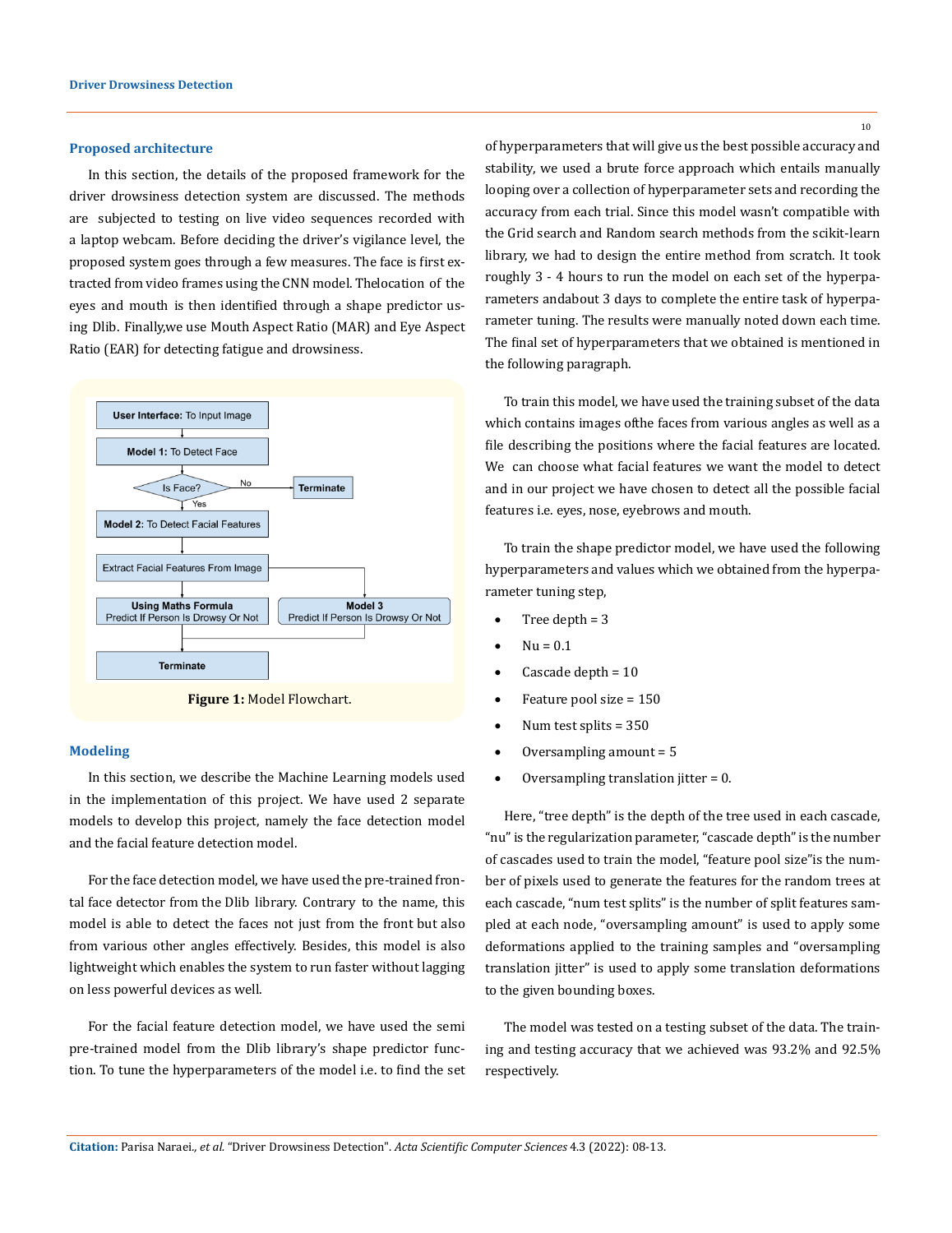#### **EAR and MAR calculations**

As mentioned earlier, to determine if the driver is feeling sleepy or not, we have used specific mathematical formulas, specifically Eye Aspect Ratio (EAR) and Mouth Aspect Ratio (MAR).

The eye area's aspect ratio is referred to as EAR, and it is widely used to measure the temporal accuracy and speed of left and right eye blinks to detect fatigue. Below is the mathematical formula used to calculate the Eye Aspect Ratio (EAR).

$$
EAR = \frac{||p2 - p6|| + ||p3 - p5||}{2||p1 - p4||}
$$

Where  $p_1$ ,  $p_2$ ,  $p_3$ ,  $p_4$ ,  $p_5$  and  $p_6$  are the 6 landmark points representing the eye.



# Open eye will have more EAR



**Figure 2:** EAR Calculation For Open Eye(L) and Close Eye(R).

Similarly, MAR refers to the aspect ratio of the mouth region and is generally used to calculate the distance between the upper and lower lips, which can effectively be used for yawn detection. Below is the mathematical formula used to calculate the Mouth Aspect Ratio (MAR).

$$
MAR = \frac{||p2 - p8|| + ||p3 - p7|| + ||p4 - p6||}{2||p1 - p5||}
$$

Where  $p_1$ ,  $p_2$ ,  $p_3$ ,  $p_4$ ,  $p_5$ ,  $p_6$ ,  $p_7$  and  $p_8$  are the 8 landmark points representing the eye.



**Figure 3:** MAR Calculation for Mouth.

#### **Results**

In this section, we will discuss the experimental results and the user interface that we built as a proof of concept. The primary function of the user interface is to capture images in real time. After capturing the image, the UI will pass that image to the model for analysis. Based on the result of the model the UI will sound an alarm as appropriate. Functionalities included in the User Interface are Start-Detector, Stop alarm, and Stop-Detector.

In the images below we can see that the model has been integrated with the userinterface. The application is able to detect a single face as well as multiple faces. The user interface has functionalities such as starting the application, stopping the application and snoozing the alarm as and when required.

11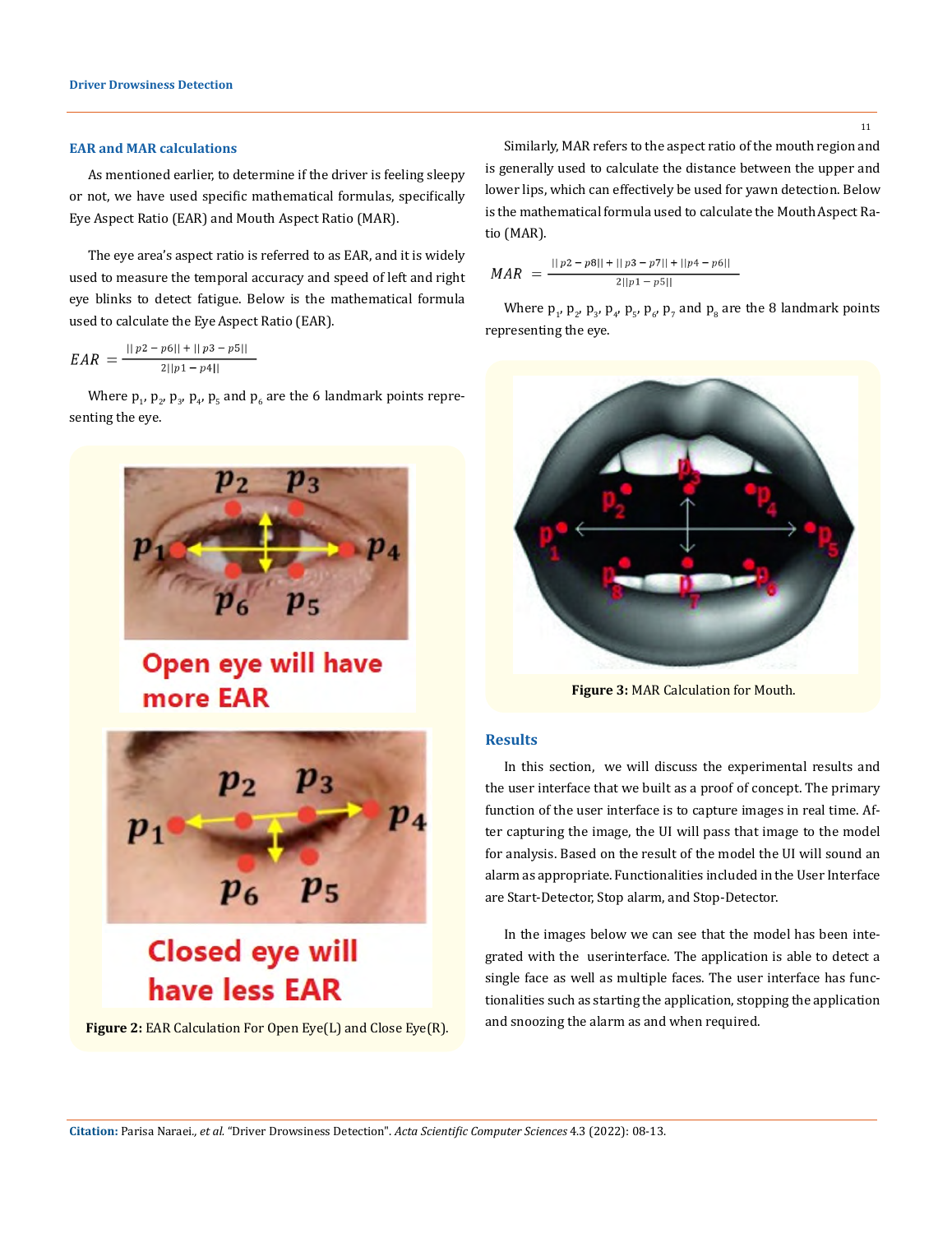

**Figure 4:** User Interface and Model Integration.



**Figure 5:** Application detecting Single face.



**Figure 6:** Application detecting Multiple faces.

The integrated backend was tested on a testing subset of the data. The training and testing accuracy that we achieved was 93.2% and 92.5% respectively. In addition to this, the application was tested with live feed and it correctly predicted if the person was drowsy or not.

#### **Conclusion**

Our model can detect multiple faces. It is able to detect facial features such as eyes and mouth, which are useful to determine whether the person is drowsy or not. Previous attempts to solve the problem of drowsy driving require the use of costly sensors and from an economic perspective, that may not be viable. The model is lightweight and it has a good accuracy, and this enables us to use this model as a mobile application which would be fast and won't lag, meaning that there is no need for costly sensors or any other device.

## **Bibliography**

- 1. [Wilbert O Galitz. "The Essential Guide To User Interface De](https://books.google.co.in/books?hl=en&lr=&id=Q3Xp_Awu49sC)[sign" \(2007\).](https://books.google.co.in/books?hl=en&lr=&id=Q3Xp_Awu49sC)
- 2. [David Amos. "Python GUI Programming with Tkinter" \(2012\).](https://realpython.com/python-gui-tkinter/)
- 3. [Primoz Podrzaj. "A brief demonstration of some Python GUI](https://www.researchgate.net/profile/Natalie-Walker-15/publication/335570218_Proceedings)  [libraries" \(2019\).](https://www.researchgate.net/profile/Natalie-Walker-15/publication/335570218_Proceedings)
- 4. [Guilherme Polo. The Python Papers 2.1.](https://core.ac.uk/download/pdf/230921362.pdf)
- 5. I Culjak., *et al*[. "A brief introduction to OpenCV". 2012 Proceed](https://ieeexplore.ieee.org/abstract/document/6240859)ings of the 35<sup>th</sup> International Convention MIPRO, Opatija, Cro[atia \(2012\): 1725-1730.](https://ieeexplore.ieee.org/abstract/document/6240859)
- 6. [Grant Zhong. "Drowsiness Detection with Machine Learning"](https://towardsdatascience.com/drowsiness-detection-with-machine-learning-765a16ca208a)  [\(2019\).](https://towardsdatascience.com/drowsiness-detection-with-machine-learning-765a16ca208a)
- 7. M Ngxande., *et al*[. "Driver drowsiness detection using behav](https://ieeexplore.ieee.org/document/8261140)[ioral measures and machine learning techniques: A review of](https://ieeexplore.ieee.org/document/8261140)  [state-of-art techniques". 2017 Pattern Recognition Associa](https://ieeexplore.ieee.org/document/8261140)[tion of South Africa and Robotics and Mechatronics \(PRASA-](https://ieeexplore.ieee.org/document/8261140)[RobMech\), Bloemfontein, South Africa \(2017\): 156-161.](https://ieeexplore.ieee.org/document/8261140)
- 8. [Phakawat Pattarapongsin. "Real-time Drowsiness and Dis](https://dl.acm.org/doi/abs/10.1145/3406601.3406638)[traction Detection using Computer Vision and Deep Learning"](https://dl.acm.org/doi/abs/10.1145/3406601.3406638)  [\(2020\).](https://dl.acm.org/doi/abs/10.1145/3406601.3406638)
- 9. [H Garg. "Drowsiness Detection of a Driver using Conventional](https://ieeexplore.ieee.org/abstract/document/9087013)  [Computer Vision Application". 2020 International Conference](https://ieeexplore.ieee.org/abstract/document/9087013)  [on Power Electronics and IoT Applications in Renewable En](https://ieeexplore.ieee.org/abstract/document/9087013)[ergy and its Control \(PARC\) \(2020\): 50-53.](https://ieeexplore.ieee.org/abstract/document/9087013)

**Citation:** Parisa Naraei*., et al.* "Driver Drowsiness Detection". *Acta Scientific Computer Sciences* 4.3 (2022): 08-13.

12